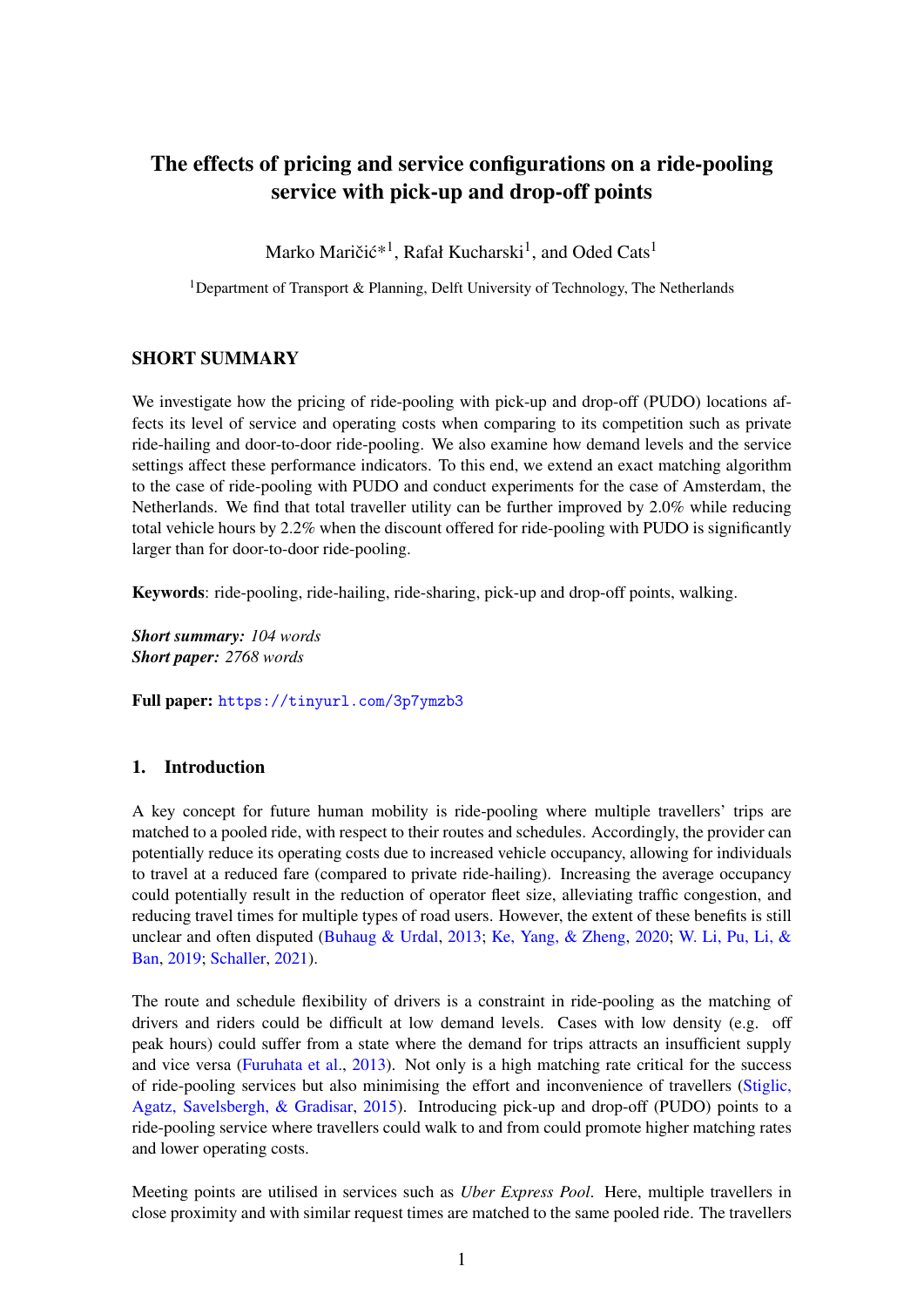are then picked-up and/or dropped off at a certain distance from their respective origin and/or destination, to which they would have to walk.

Looking into existing research of ride-pooling with PUDO, [Stiglic et al.](#page-9-5) [\(2015\)](#page-9-5) propose an exact algorithm in which drivers and riders of a ride-pooling service are matched on a large scale. Space time windows can be used to formulate flexible pickup and delivery locations which is solved using Lagrangian relaxation [\(Zhao, Yin, An, Wang, & Feng,](#page-9-6) [2018\)](#page-9-6) or through dynamic programming where a query of optimal meeting points are described as NP-hard [\(R.-H. Li, Qin, Yu, & Mao,](#page-9-7) [2015\)](#page-9-7).

[Fielbaum, Bai, and Alonso-Mora](#page-9-8) [\(2021\)](#page-9-8) analyse ride-pooling with optimised PUDO walking locations using heuristics. [Fielbaum](#page-9-9) [\(2021\)](#page-9-9) shows that introducing PUDO points to vehicle routes in a ride-pooling system can potentially further reduce a third of vehicle costs. [Goel, Kulik, and](#page-9-10) [Ramamohanarao](#page-9-10) [\(2016\)](#page-9-10) propose a ride-pooling scheme that chooses optimal pick-up locations from a set of fixed locations through maximising car occupancy and preserving user privacy. [Gu](#page-9-11)[rumurthy and Kockelman](#page-9-11) [\(2020\)](#page-9-11) uses an agent based simulator to explore the advantages of using PUDO locations for dynamic ride-pooling.

Flex-route transit systems share similarities with ride-pooling systems as users are able to request a PUDO point that is not located along the original bus route. [Zheng, Li, Qiu, and Wei](#page-9-12) [\(2019\)](#page-9-12) introduces meeting points that users would walk to, employing mixed integer programming to serve as many trip requests as possible while minimising the total trip time of the accepted travellers. [Wang, Zeng, Ma, and Guo](#page-9-13) [\(2021\)](#page-9-13) utilises discrete choice modelling and a vehicle routing model to generate routes and schedules of customised buses to potential travellers by proposing PUDO points.

Whether a flexible bus or a ride-pooling system, minimising the detour of a vehicle is a common objective; research has shown that the introduction of PUDO points decreases the costs of a system (reduction in vehicle hours) and increases the number of matched requests (increase in number of potential users). However, the extent of system-wide and ride-level benefits under various service configurations remain unknown. In essence, the configuration of PUDO points for a ride would depend on the operator and the travellers within that ride. For this, the operator would look to minimise its operating costs while travellers aim at maximising their utility. The latter consists of trade-off among factors such as: discount price, waiting time, or walking time to/from PUDO location.

We analyse the effects pricing configurations, service settings, and demand levels have on the operator performance and traveller level of service of a ride-pooling with PUDO points.

# 2. Methodology

This research builds upon an existing algorithm, ExMAS, which matches trips into attractive shared rides [\(Kucharski & Cats,](#page-9-14)  $2020$ ) by incorporating PUDO points into matched share rides where the resulting performance is then evaluated. We first briefly introduce the base algorithm, followed be the formulation of ride-pooling with PUDO.

# *Exact matching of attractive shared rides (ExMAS)*

ExMAS uses efficient graph searches to adequately narrow the available trip search space and thereby determining the exact solution of attractive shared rides. Using utility based formulation, the potential modal split is obtained through comparing the attractiveness of a trip within a pooled ride to its hailed (private) counterpart.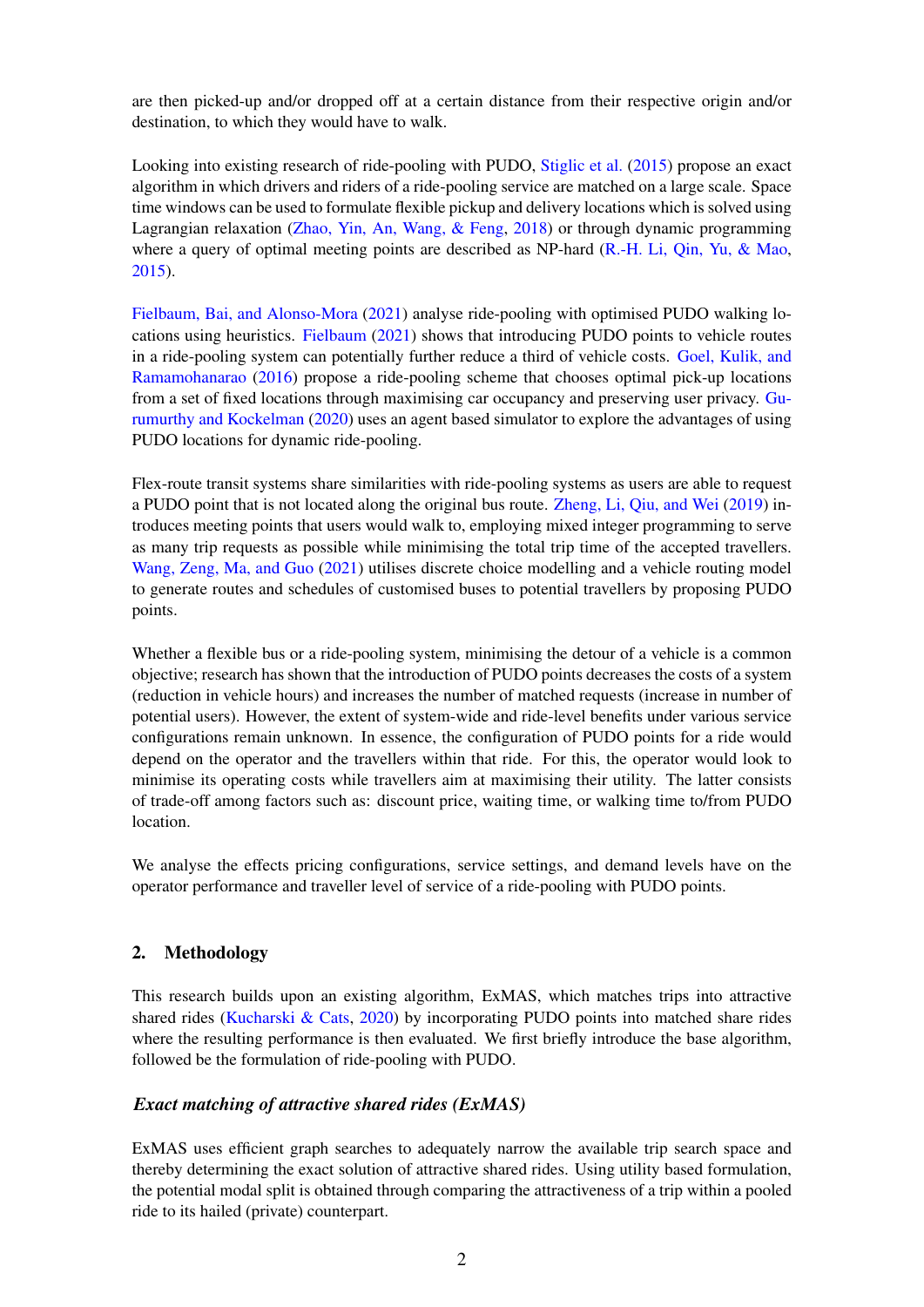Within ExMAS, travellers are offered a non-shared service-fare  $\lambda^{ns}$  ( $\in$ /km) for a hailed ride. With respect to a traveller's origin and destination, the respective utility of a hailed ride  $(U_i^{ns})$  can be computed. A traveller in a pooled ride will have the discomfort of sharing and a generally longer travel time where a different utility may be computed  $(U_i^s)$ . Travellers are offered a shared service-fare  $\lambda^s$  for ride-pooling, for readability purposes the shared service fare can be expressed as relative discount  $\lambda$  where  $\lambda = -(\lambda^s - \lambda^{ns})/\lambda^{ns}$ . To increase increase the attractiveness of longer, less comfortable, pooled rides the shared service fare should be  $\lambda^s < \lambda^{ns}$ , or the discount for sharing should be  $\lambda^{ns}(1-\lambda) < \lambda^{ns}$ , as a traveller will find a shared ride attractive if and only if  $U_{i,r}^s > U_i^{ns}$ , or  $U_{i,r} = U_{i,r}^s - U_i^{ns} > 0$ . For travellers to select an offered pooled ride, all travellers in the respective ride must find it attractive (i.e.  $\sum_{i \in \mathbf{O}_r} U_{i,r} > 0$ ).

#### *Ride-pooling with PUDO*

As with hailed and door-to-door pooled rides, the utility of a traveller opting for ride-pooling with PUDO points,  $U_{i,r}^{\tilde{s}}$ , can be computed. Pooled rides with PUDO introduce a walking time,  $t_{w_i}$ , to travellers, resulting in longer total traveller travel times. To account for walking, a PUDO service fare,  $\lambda^{ns}(1-\tilde{\lambda})$ , is offered to travellers and should be  $\tilde{\lambda} > \lambda$  where  $U_{i,r}^{\tilde{s}} > U_{i,r}^s$  for attractiveness. Note that walking time,  $t_{w_i}$ , and in-vehicle travel time,  $\tilde{t}_i$ , differ for each PUDO configuration, thus  $U_{i,r}^{\tilde{s}}$  varies with vehicle route.

As we also want to reduce operating costs, it is important to quantify the vehicle utility,  $U_{r_v}^{\tilde{s}}$ , a variable dependent solely on the total ride time,  $\tilde{t}_{r_v}$ , i.e. time between first picked-up and last dropped-off passenger. Note that the route of a pooled ride differs for each PUDO configuration, thus  $U_{i,r}^{\tilde{s}}$  and  $U_{r_v}^{\tilde{s}}$  vary for each feasible route. When summing the utilities of travellers in a ride,  $U_r^{\tilde{s}} = \sum_{i \in \tilde{\mathbf{Q}}_r} U_{i,r}^{\tilde{s}}$ , we can determine an optimum route with a given set of PUDO nodes. We maximise the utilities of the travellers within a ride and the respective vehicle using the following expression:  $\operatorname{argmax} (\alpha U_{r_v}^{\tilde{s}} + (1 - \alpha)U_r^{\tilde{s}}).$ 

For a given ride, travellers would want to minimise their walking time while the operator would want to minimise the detour induced by pooling. We can use a service setting,  $\alpha$ , to dictate the perspective for which we configure the route for. On a trip level we can seek for a route for either the traveller ( $\alpha \approx 0$ ), the vehicle ( $\alpha \approx 1$ ), or treating the travellers and vehicle equally ( $\alpha = 0.5$ ). An example of the computable routes can be seen in [Figure 1.](#page-2-0)

<span id="page-2-0"></span>

Figure 1: Visualisation of the ride-sharing with PUDO locations problem. Traveller origins and destinations are visualised with points and triangles, respectively. PUDO locations are visualised with crosses which are limited to the dotted circle bounded by a walking distance radius. The different routes are obtained by setting a service parameter  $\alpha$  in the objective function.

The algorithm utilises matched and selected pooled rides that ExMAS produces and configures the resulting routes by allocating PUDO nodes to each traveller in a pooled ride. Per ride, the algorithm conducts an exhaustive route search with heuristics on the possible routes with respect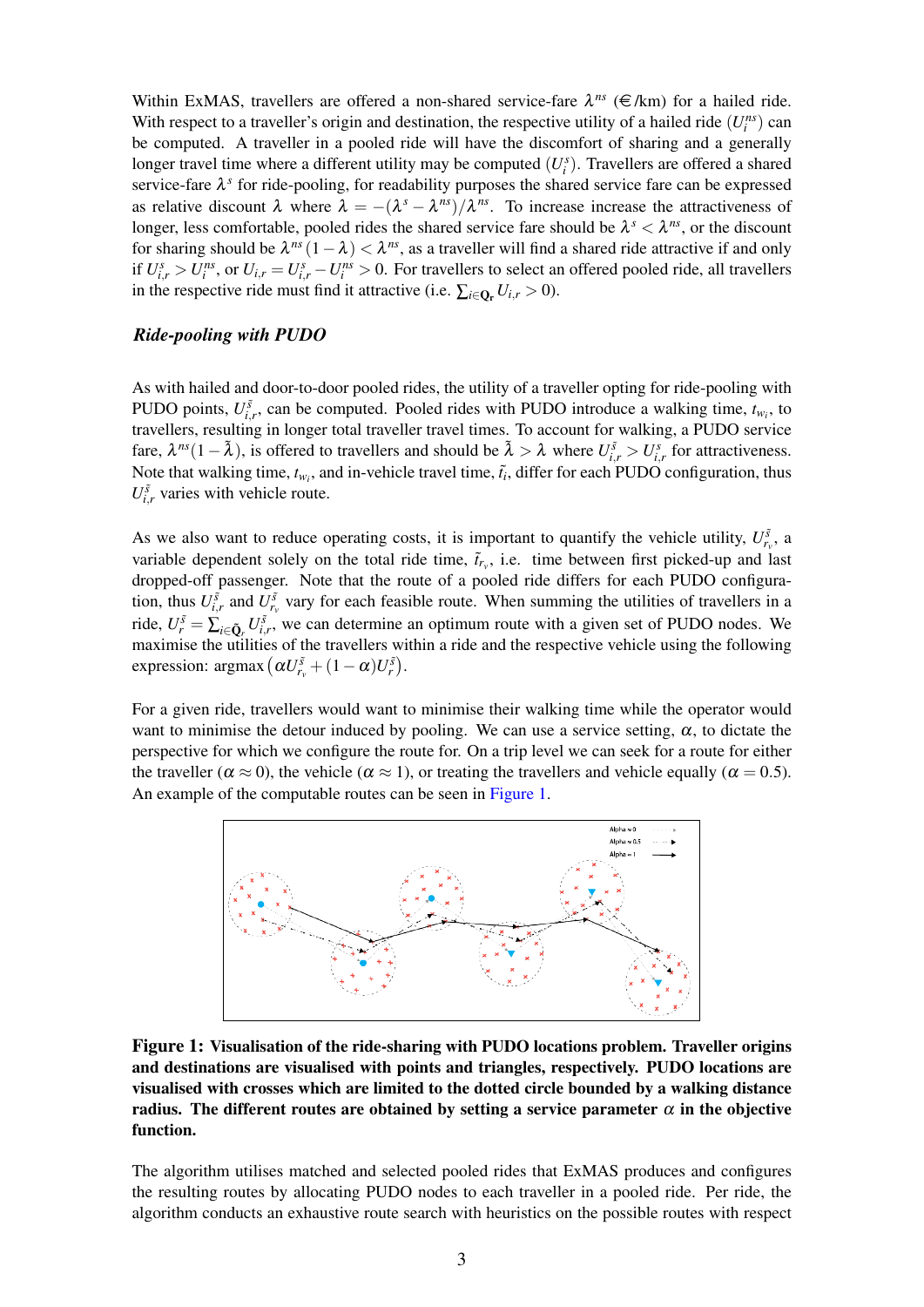to the amount of PUDO nodes. The code is publicly availabe on a *GitHub* repository [\(Maricic,](#page-9-15) [2021\)](#page-9-15).

The algorithm essentially utilises ExMAS generated ride data and further configures already matched and selected door-to-door pooled rides. Each trip request is allocated a set of PUDO nodes (respective to the origin and destination) which is bounded by a predefined walking radius. Due to the number of PUDO nodes that can be assigned to the respective travellers, there could be up to  $10<sup>7</sup>$  possible routes for a given ride.

For a given ride, each feasible route with PUDO points is iterated through where a route is constantly compared to a candidate route which is the best route that was determined up until that iteration. The shortest route approach is utilised except for the last trip pair where utility of the travellers in the ride is also considered. The total utility  $(\alpha U_{r_v}^{\tilde{s}} + (1 - \alpha)U_r^{\tilde{s}})$  is then computed and then compared to the candidate route, where we seek to maximise the utility.

Undoubtedly, an exhaustive search is impractical and therefore we use heuristics to decrease the size of the search space. Once the search space has been explored, the best candidate route along with relevant information is saved.

# 3. Application

#### *Case study*

The algorithm is applied to an Amsterdam network graph, generated with OSMnx [\(Boeing,](#page-9-16) [2017\)](#page-9-16) and activity based synthetic demand using Albatross [\(Arentze,](#page-9-17) [2005\)](#page-9-17). ExMAS [\(Kucharski & Cats,](#page-9-14) [2020\)](#page-9-14) is used to assign a series to generate a set of attractive shared rides for which all input request then be used for PUDO route search.

# *Experimental set-up*

The experiment set-up is summarised in [Table 1.](#page-3-0) The variation of door-to-door sharing  $\lambda$  and PUDO sharing  $\lambda$  discounts is intended to study the effects of pricing configurations on ridepooling service with PUDO while the variables  $\alpha$  and  $\beta$  are used to investigate the effects of service settings and demand levels, respectively.

<span id="page-3-0"></span>

| <b>Parameter</b>              | <b>Symbol</b> | <b>Range of values</b>           | Unit       |
|-------------------------------|---------------|----------------------------------|------------|
| Door-to-door sharing discount | λ             | $\{0.15, 0.2, 0.25, 0.3, 0.35\}$ | $\sim$     |
| PUDO sharing discount         |               | $\{0.2, 0.3, 0.4, 0.5\}$         |            |
| Service setting               | $\alpha$      | $\{0.5, 0.75, 0.95\}$            |            |
| Demand level (No. of trips)   |               | $\{1000, 2000, 3000, 4000\}$     | [trips/hr] |

Table 1: Experimental design

Quantifying the results of the experiments shown in [Table 1](#page-3-0) is conducted using a series of performance indicators. The relative-difference in traveller utility between PUDO ride-sharing and door-to-door,  $u_{i,r}^s$ , ride-sharing is shown in [Equation 1.](#page-3-1)

<span id="page-3-1"></span>
$$
\Delta u_{i,r}^s = (U_{i,r}^{\tilde{s}} - U_{i,r}^s) / U_{i,r}^s
$$
 (1)

When summing  $u_{i,r}^s$ , the utilities of all travellers in a pooled ride with PUDO can be compared to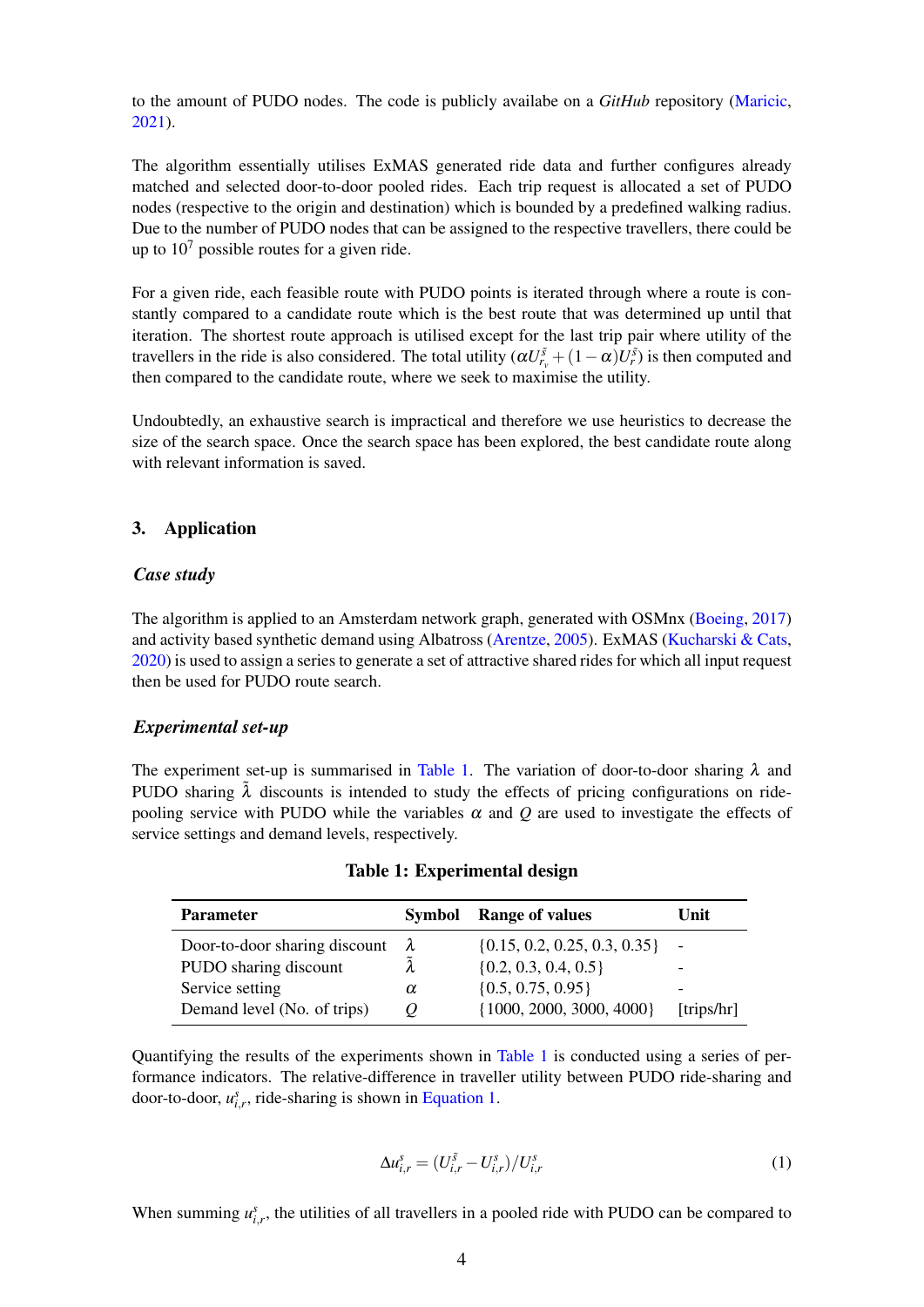the door-to-door counterpart, as seen in [Equation 2.](#page-4-0)

<span id="page-4-0"></span>
$$
\Delta U_r^s = \sum_{i \in \mathbf{Q}_r} \Delta u_{i,r}^s \tag{2}
$$

Note that, a traveller would deem a pooled ride with PUDO attractive if and only if  $\Delta u_{i,r}^s > 0$  where all travellers must find a ride attractive for it to be selected, thus  $\Delta U_r^s > 0$  for selecting a pooled ride with PUDP.

Similarly, in-vehicle traveller travel times between PUDO,  $\tilde{t}_{i,r}$ , and door-to-door ride-pooling,  $\hat{t}_{i,r}$ , are compared using [Equation 3.](#page-4-1)

<span id="page-4-1"></span>
$$
\Delta t_{i,r}^s = \left(\tilde{t}_{i,r} - \hat{t}_{i,r}\right) / \hat{t}_{i,r} \tag{3}
$$

We also compare ride travel time of PUDO and door-to-door ride-pooling using [Equation 4.](#page-4-2)

<span id="page-4-2"></span>
$$
\Delta T_r^s = (\tilde{t}_r - \hat{t}_r)/\hat{t}_r \tag{4}
$$

Furthermore, system-wide indicators are also used to quantify the benefits (and drawbacks) of a trimodal system, a system PUDO and door-to-door pooled rides and private rides operate (indicated with  $\tilde{s}$ ), where compared to a dual-modal system, a system of private hailed and door-to-door pooled rides (indicated with *s*), or when compared a single modal system, a system of only private hailed rides of only private hailed rides (indicated with *ns*) [\(Kucharski & Cats,](#page-9-14) [2020\)](#page-9-14). These are as follows:

<span id="page-4-3"></span>
$$
U = \sum_{i \in \mathbf{Q}} U_{i,r} \tag{5}
$$

<span id="page-4-4"></span>
$$
T_v = \sum_{i \in \mathbf{R}} t_r \tag{6}
$$

<span id="page-4-5"></span>
$$
T_q = \sum_{i \in \mathbf{Q}} t_{i,r} \tag{7}
$$

<span id="page-4-6"></span>
$$
I = \sum_{i \in Q} \lambda_i \cdot l_i \tag{8}
$$

<span id="page-4-7"></span>
$$
\Delta T_q^s = (T_q^{\tilde{s}} - T_q^s) / T_q^s \tag{9}
$$

The total traveller utility, vehicle-hours, passenger-hours, and revenue of the system are computed using Equations [5,](#page-4-3) [6,](#page-4-4) [7,](#page-4-5) and [8,](#page-4-6) respectively. To compare system-wide indicators between the three different systems, we compute relative differences of the aforementioned system-wide indicators. An example can be seen in [Equation 9](#page-4-7) where we compare the total passenger hours of the tri-modal system to the dual-modal.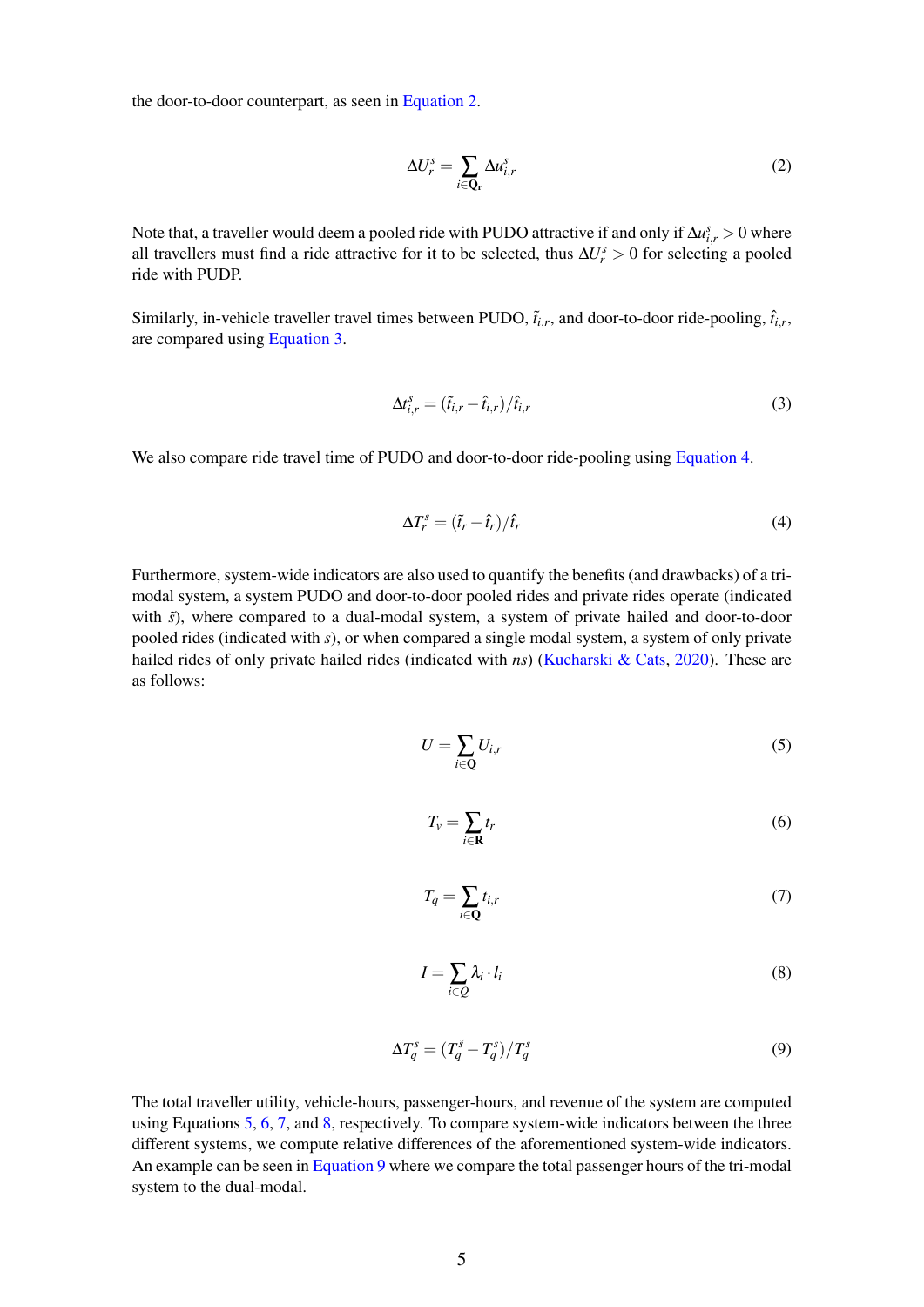#### 4. Results

## *Ride-pooling with PUDO under various pricing strategies*

[Figure 2](#page-5-0) depicts a series of system-wide indicators when the system is set to various  $\lambda$  and  $\lambda$ . [Figure 2a](#page-5-0) shows that total passenger utility generally improves for increasing  $\lambda$  and  $\tilde{\lambda}$ . For larger λ, ∆*U ns* is largest while ∆*U ns* is lowest. This indicates that ∆*U ns* improvement at high λ is largely due to the door-to-door pooled rides rather than pooled rides with PUDO. The ∆*U s* is largest (around 2%) when the difference between  $\lambda$  and  $\tilde{\lambda}$  is largest. At these points,  $\Delta U^s$  and  $\Delta U^{ns}$  are quite similar to each other due to the low market share of door-to-door pooled rides.

<span id="page-5-0"></span>

Figure 2: Correlations of relative differences of an array of system-wide performance indicators with  $\lambda$  and  $\tilde{\lambda}$ . In this case, PUDO ride-pooling is compared to the door-to-door and private alternatives, visualised in red and blue respectively.  $Q = 1000$  trips and  $\alpha = 0.75$  for all experiments here.

[Figure 2b](#page-5-0) shows that the trends seen in [Figure 2a](#page-5-0) are almost identical to those seen with the utility improvement. For all discounts, passenger hours increase (regardless if compared to non-shared or shared rides) as walking times are incorporated in the passenger travel time.

[Figure 2c](#page-5-0) shows that  $\Delta T_v^s$  has close to no correlation with the discount prices offered when comparing to  $\Delta T_v^{ns}$ . Notwithstanding,  $\Delta T_v^s$  can be up to 2.2% when differences between  $\lambda$  and  $\tilde{\lambda}$  are large. An almost linear negative trend is seen with  $\Delta T_v^{ns}$  and  $\lambda$  where up to 25% total vehicle hour reductions occur when  $\lambda = 0.35$ . At this  $\lambda$ ,  $\Delta T_v^{ns}$  is dictated by the large number of selected door-to-door pooled rides.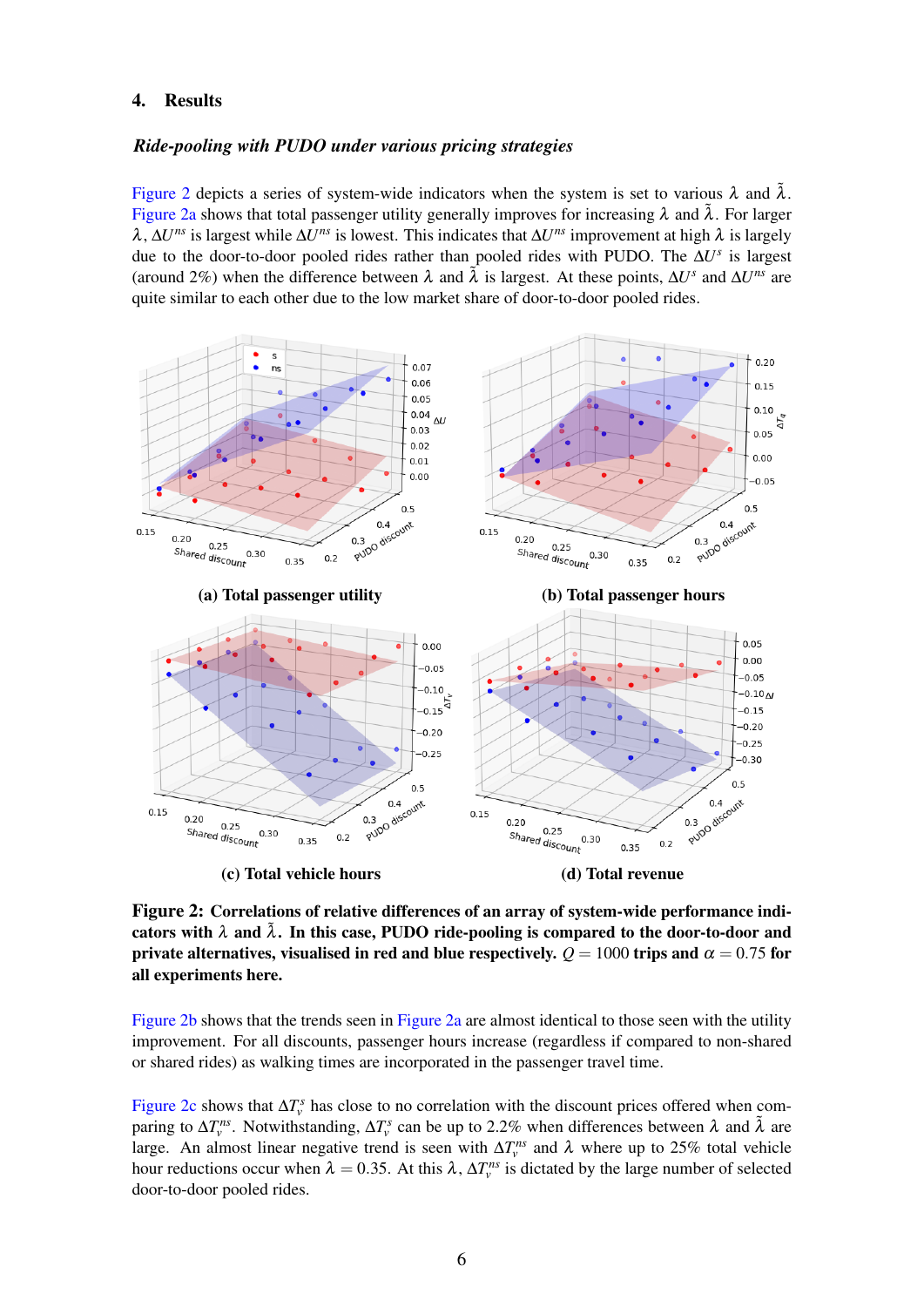[Figure 2d](#page-5-0) shows that any discount configuration produces a decrease in revenue when compared to a system of only private rides.  $\Delta I^{ns}$  can be down by 28.1% when both  $\lambda$  and  $\tilde{\lambda}$  are at their largest. At the aforementioned discounts,  $\Delta I^s$  is smallest due to the much larger number of doorto-door than PUDO pooled rides. When the difference between discounts is largest, ∆*I s* is -5.5%. However, when  $\lambda = 0.15$  the difference between  $\Delta I^s$  and  $\Delta I^{ns}$  is fairly small due the small number of attractive pooled rides determined by ExMAS

#### *Ride-pooling with PUDO under various service settings*

It was found that most ride-pooling travellers opt for ride-pooling with PUDO when  $\alpha = 0.5$  while a larger share opts for door-to-door pooling when  $\alpha > 0.75$ . The share of private-hailed rides in our experiment does not change since we only configure selected door-to-door pooled rides.

The effect of  $\alpha$  on  $\Delta U^s$  is minimal when the difference between  $\lambda$  and  $\tilde{\lambda}$  is small, likely due to the small number of attractive pooled rides. when the difference between  $\lambda$  and  $\tilde{\lambda}$  increases, the largest improvements in utility occur when  $\alpha = 0.5$ . The differences in performance when  $\alpha > 0.75$  was found to be insignificant. Similar patterns are seen when examining  $\Delta T_q^s$  for various  $\alpha$  values.

Next, we find that total vehicle hours are reduced the least when  $\alpha = 0.5$ . The largest vehicle hour reduction relative to a system of private and door-to-door pooled rides, was around 2.5% when  $\lambda = 0.2, \tilde{\lambda} = 0.5, \alpha = 0.95.$ 

To dive deeper, [Figure 3](#page-7-0) visualises the distributions of ride-level utility improvements and vehicle travel time reductions. [Figure 3a](#page-7-0) shows that mean  $\Delta U_r^s$  is largest for both selected and non-selected PUDO pooled rides when  $\alpha = 0.5$ . However, it seen in [Figure 3b](#page-7-0) that  $\Delta T_{\nu}^s$  is lowest when  $\alpha = 0.5$ where a minor difference in performance exists between selected and non-selected rides. Interestingly, when  $\alpha \ge 0.75$ , selected PUDO rides have a significantly lower mean  $\Delta T_{v_r}^s$  than non-selected PUDO rides. Reasoning for this can be seen in [Figure 4](#page-7-1) where  $\alpha = 0.5$  induces much shorter walking times. Again, the difference between selected and non-selected rides are much larger when  $\alpha \ge 0.75$  which shows that  $\Delta T_{v_r}^s$  is linked closely to the  $t_{w_i}$ . Furthermore, larger values of  $\tilde{\lambda}$  only slightly increases  $t_{w_i}$ , indicating that larger discounts do not persuade travellers to walk farther but rather persuade travellers to select rides with larger *tw<sup>i</sup>* .

Examples of routes generated through different service settings are shown in [Figure 5.](#page-8-0) Here, the route of a pooled ride with three travellers is further configured with the use of PUDO nodes. When  $\alpha = 0.50$ , the travellers are subject to lower walking times than when  $\alpha = 0.95$ .

We also find that traveller utility increases linearly with  $\tilde{\lambda}$  offered and decreases with increasing  $\alpha$ . Larger demand levels facilitate the matching of higher degree pooled rides which help with further reducing total vehicle hours. Incorporating PUDO locations help further reducing the travel times of vehicles and even more so with increasing *Q*. Increasing *Q* correlates negatively with  $\Delta U_r^s$ , likely due to the larger number of higher degree rides. The  $\alpha$  setting could be used as a mediator for improving either the  $\Delta U_r^s$  or  $\Delta T_r^s$  depending on the requirements for the time of operation.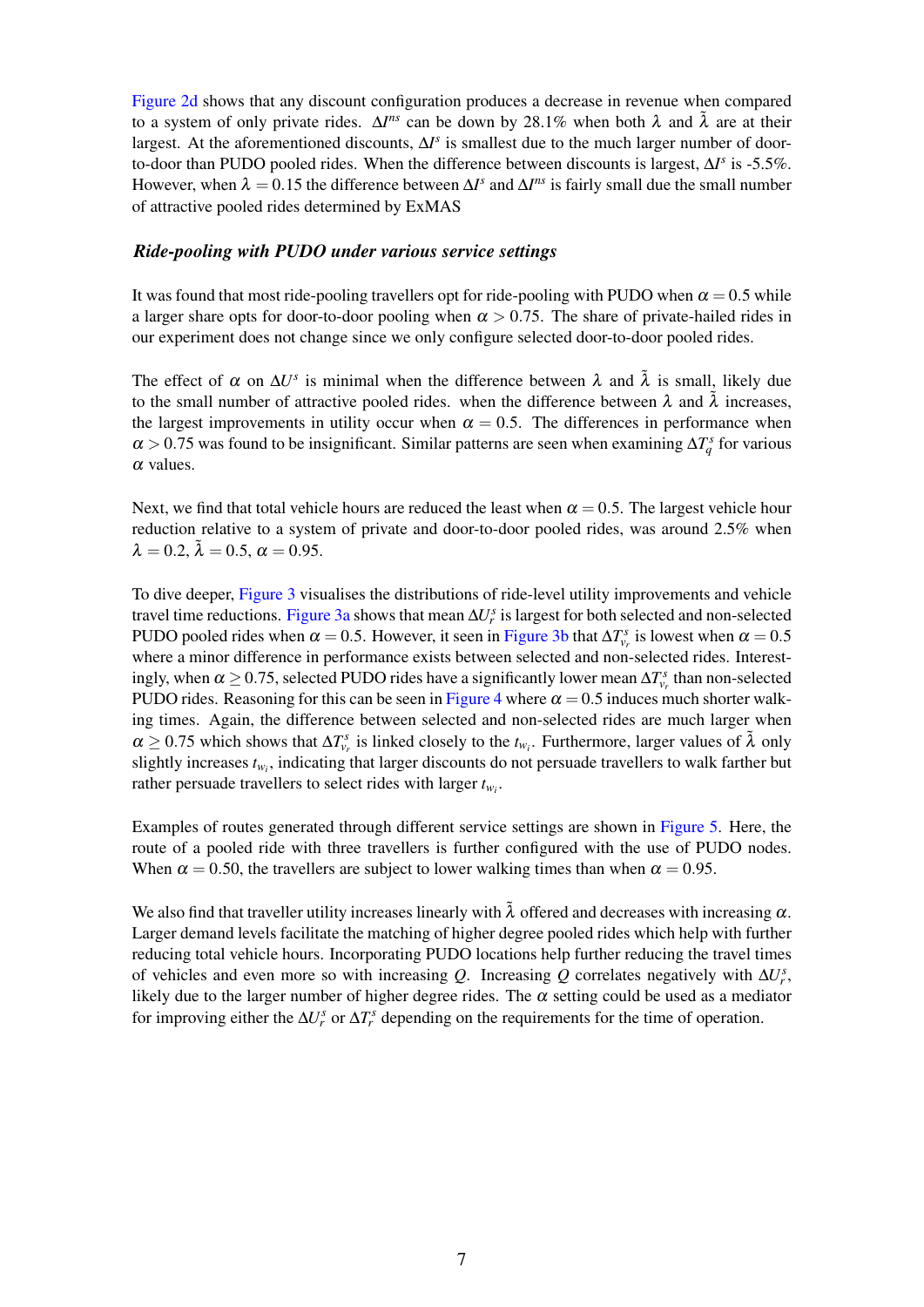<span id="page-7-0"></span>

(b) Ride Vehicle hour reduction  $\Delta T_{\nu}^s$ 

Figure 3: With  $Q = 2000$  trips and  $\lambda = 0.2$ , distributions of ride-level (with respect to shared rides) indicators for PUDO optimised pooled rides for various  $\tilde{\lambda}$  and  $\alpha$ . Distributions are split into selected and non-selected PUDO pooled rides categories and shaded with orange and blue, respectively.

<span id="page-7-1"></span>

Figure 4: With demand  $Q = 2000$  trips and  $\lambda = 0.2$ , distributions of walking times for travellers are split into selected and non-selected PUDO pooled rides, coloured with orange and blue respectively.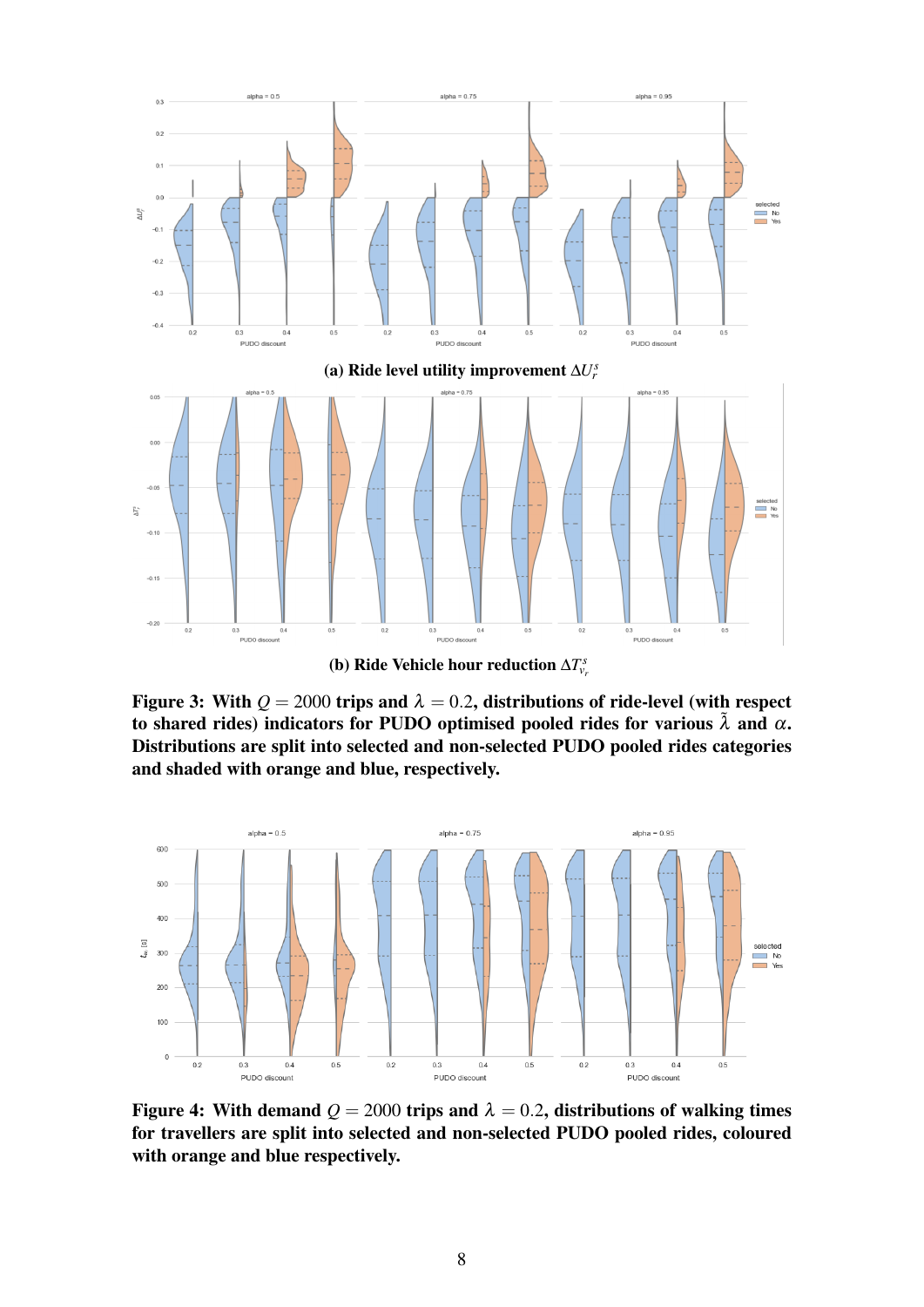<span id="page-8-0"></span>

Figure 5: The route of a door-to-door pooled ride with three travellers, visualised in blue, and the new route with PUDO points in green, when using different service settings  $\alpha$ .

# 5. Conclusion, limitations, and recommendations

We investigated the effect pricing configurations, service settings, and demand levels have on a ride-pooling service with pick-up and drop-off points. This was done by first building upon an existing and scalable algorithm. The existing utility information was extend and incorporated into a route search algorithm that is able to assess the potential of a ride's PUDO point configuration with respect to the vehicle and travellers' utility. We demonstrate the, the algorithm was able to determine new routes for already matched pooled rides by introducing PUDO locations that travellers walk to and from.

The total utility of travellers generally improved with larger PUDO discounts offered while the revenue due to more travellers opting for pooled rides with PUDO. However we found that ridepooling with PUDO points performs best when the difference between the two offered discounts is large. To compensate travellers, the PUDO discount should be around twice as large as the sharing discount. We were able to find that at this discount configuration, ride-pooling with PUDO was able to reduce a further 1.0% of total vehicle hours while total revenue decreased a further 3.7%. For some operators, this could be a risky operation due the insufficient reduction in operating costs.

In this research, we also examined how the performance of ride-pooling with PUDO is affected by service settings and demand level. Generally, in a ride-pooling network, larger demand levels increase the likelihood of matching more travellers within a single pooled ride, thus allowing for further savings in vehicle travel time. For an operator to introduce a ride-pooling system with PUDO to a city, minimal critical mass of demand level is required for the operator to make sufficient revenue. Given a certain demand level, the service setting could be used as a mediator for either improving the traveller utility or the vehicle traveller time, depending on the requirements for the time of operation. Alternatively, with the service setting an operator could control the the attractiveness of ride-pooling with PUDO. This could help with fleet management when supply exceeds demand and vice versa.

As part of future research the findings discussed should be verified with similar algorithms that tackle the ride-pooling with PUDO problem, such as the ones presented by [\(Fielbaum,](#page-9-9) [2021\)](#page-9-9) and [\(Fielbaum et al.,](#page-9-8) [2021\)](#page-9-8). Furthermore, this research takes on a planning approach rather than a realtime optimisation where no traffic (congestion) is included. The geographical position of PUDO nodes would differ if traffic were to be included where consideration must be made to minimise traffic disruption when picking travellers up.